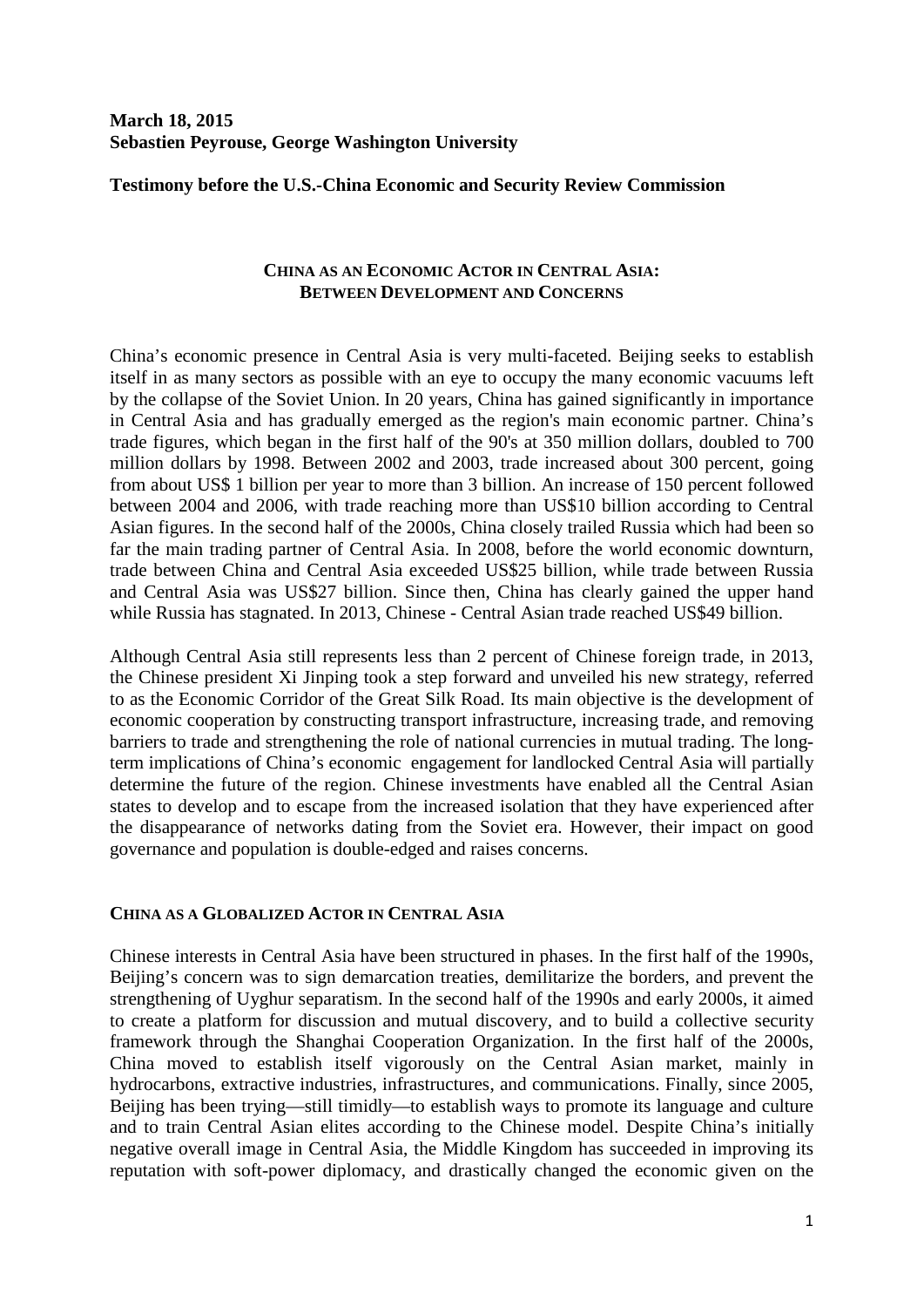Central Asian arena. It positions itself as the second most influential external actor in the region, surpassing Russia in economic terms, but not strategic or cultural ones.

In the Chinese perception of its environment, Central Asia is not only a part of the post-Soviet world, but also a part of West Asia. China's positive reappraisal of the continental routes to the detriment of the maritime routes must be understood as part of a long-term historical evolution. Since the nineteenth century and its confrontation with Europe during the opium wars, China saw its development concentrated on its maritime façade. However, today's Chinese ruling elites know that domestic unity and stability, not to mention great power status, will pass through a rebalancing in favor of the continent. Beijing is therefore increasingly looking toward building a privileged partnership with the Muslim world.

Central Asia is unique to Beijing in terms of its direct interference with domestic issues. The cultural, linguistic, and religious similarities between the Central Asian and Uyghur populations are not only important, but are also regularly revived. Central Asia's ethnic contiguity with the Uyghur world is perceived by Beijing more as a danger than as an opportunity; nonetheless the region is also conceived as a key engine for Xinjiang's current economic development and future stabilization. Beijing's "open door policy" and "Far West Development Program" have indeed helped to transform this landlocked region into a place of major subsoil resource exploitation and an outpost for the advancement of Chinese trade in Central Asia, Afghanistan, and Pakistan. The Chinese policy is thus double-sided: It is repressive in political terms when it comes to pressuring the Central Asian governments to eliminate Uyghur associations, but constructive in economic terms when it comes to offering development aid on the principle that the improvement of living standards defuses political conflict.

Finally, Central Asia has come to position itself on the Chinese radar as partial solution to two concerns: securing continental energy supplies that are not subject to global geopolitical complications, especially in the Straits of Malacca; and appearing as a peaceful rising power able to play the card of multilateralism. In Chinese energy strategies, Kazakhstan has emerged as an exporter of oil and uranium, and Turkmenistan as an exporter of gas, while Tajikistan and Kyrgyzstan have the potential, still unrealized, to export hydroelectricity and water. As for the second concern, through the Shanghai Cooperation Organization (SCO) China is experimenting with new platforms for discussion between powers and ensuring its "peaceful rise" (*heping jueqi*) in order to allay international concerns about it.

However, these two most publicized elements should not be overestimated. Even if energy and multilateralism remain important components of Chinese international positioning, Beijing's interest in Central Asia is primarily driven by the duality of domestic stability in Xinjiang and good neighborly relations with local governments, and the transformation of Xinjiang and Central Asia into areas of transit trade for the conquest of new markets. Central Asia is therefore, paradoxically, fundamental in terms of domestic stability because of the Uyghur issue and secondary to the preoccupations of Chinese foreign policy as a whole. It is not related to Japan, North Korea, or even to Taiwan since the Central Asian governments have not sought to challenge the "One China" policy. Even if the region is partly related to relations with the United States, it remains a relative problem compared to the issues of trade, currency, and human rights that occupy everyday U.S.-China relations.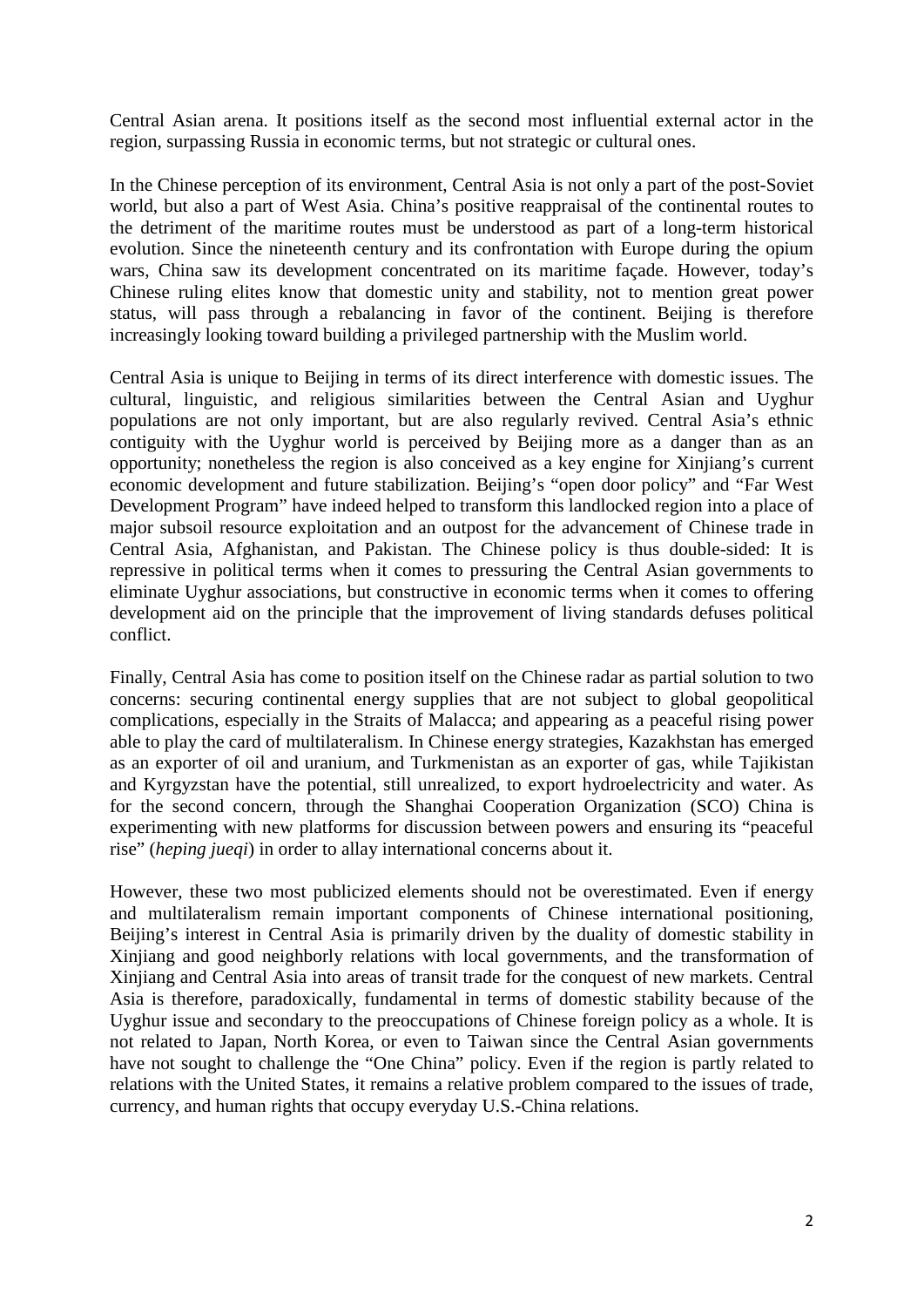### **THE ECONOMIC STRATEGY OF CHINA IN CENTRAL ASIA**

Growing Chinese influence has profoundly changed the economic status quo in the region. As in the other regions of the world where Beijing is establishing itself, its settlement economic strategies respond to many objectives, seen by the Chinese authorities as intrinsically related. First, China consolidates its geopolitical influence in Central Asia by creating economically based good neighborly relations that work to diffuse potential tensions. Secondly, it contributes to regional development in order to avoid political and social destabilization, which could slow down Chinese economic growth. Lastly, the Central Asian states provide new markets for Chinese products, markets that could open up to the whole of Russia, Iran, and Turkey. For landlocked Central Asia, the Chinese economic engine opens up the prospect of new trans-Eurasian corridors and is thus seen as a unique historical opportunity.

|                   | <b>Imports</b>  | Ran | <b>Exports</b>  | Ran | Total trade     | Ran |
|-------------------|-----------------|-----|-----------------|-----|-----------------|-----|
|                   |                 | k.  |                 | k   |                 | k   |
| Kazakhstan        | 13,509 (31.1%)  |     | 14,265          |     | 27,775 (26.6%)  | 2   |
|                   |                 |     | $(23.4\%)$      |     |                 |     |
| Kyrgyzstan        | 5,468 (51.7%)   |     | 56 (5%)         | 6   | 5,524 (47.3%)   | 1   |
| Tajikistan        | $2,014(41.6\%)$ |     | 79 (8.5%)       |     | $2,093(36.2\%)$ |     |
| Turkmenistan      | 1,229 (13.3%)   | 4   | 7,916 (68.5%)   |     | 9,148 (43.9%)   |     |
| <b>Uzbekistan</b> | $2,816(20.6\%)$ |     | $1,707(28.1\%)$ |     | 4,523 (22.9%)   |     |

China's Place in Imports, Exports, and the Trade Total of Central Asian States in 2013 (in millions of US\$)

*Source: European Commission, http://trade.ec.europa.eu/*

## *Energy-Thirsty China's Resource Diplomacy*

China's priorities are clearly defined: it wants not only to diversify its imports, but also to secure them by directly acquiring foreign oil fields. The war in Iraq, which was perceived as a threat to energy security, reinforced Beijing's energy decisions. The Chinese appetite for energy contributes to strengthening relations with the Central Asian states, which are searching for new export markets for their hydrocarbons to dilute their reliance on Russia. In contrast with the projects oriented toward the west, which necessitate agreement between numerous partners, international majors, transit countries, and destination countries, the projects oriented toward the east concern above all bilateral relations between the Central Asian and Chinese governments and as such are easier to implement. In addition, Chinese companies are not put off by the often excessive prices of the Central Asian market, since its commercial decisions are legitimated by much larger political and geopolitical rationales.

With close to forty billion barrels in proven reserves, Kazakhstan possesses 3.2 percent of total world oil reserves. The other Central Asian states are distinctly less blessed. Uzbekistan reportedly has close to 600 million barrels of proven reserves, mainly concentrated in the regions of Bukhara and Khiva. Turkmenistan allegedly has similar amounts of reserves to its neighbor, a little less than 600 million proven barrels. In the natural gas sector, the show has been stolen from Kazakhstan by Turkmenistan. The new site of Yolotan-Osman, situated in the Mary region, allegedly contains huge reserves: with between 4,000 and 14,000 bcm, it would be the fourth or fifth-largest deposit in the world. Even if production costs for Central Asian hydrocarbons prove higher than those in the Middle East, they hold two advantages: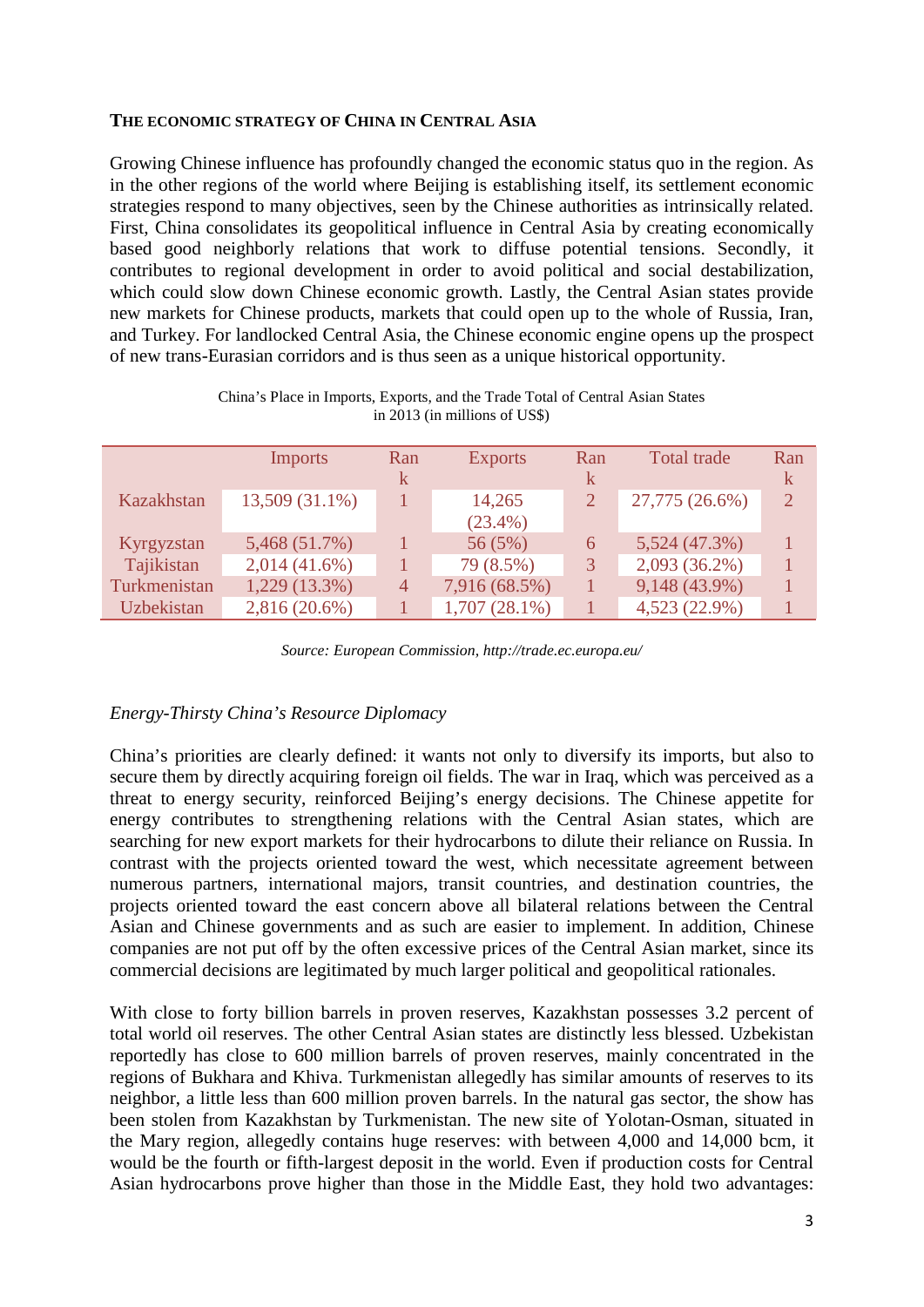they are not subject to global geopolitical hazards since they arrive via a continental route without passing through any intermediary country or ocean, and Beijing considers them reliable long-term investments, since they go hand-in-hand with political alliances and a solid coordination of interests with the Central Asian governments.

Central Asian hydrocarbons have thus great potential, but it is costly to realize. The deposits can sometimes be difficult to access, such as those, for example, on the Ustyurt Plateau and in the Aral Sea. Some are also sensitive on the environmental level, like the Kashagan deposit in the Caspian Sea, and others still involve unresolved legal conflicts, like the Turkmen offshore deposits, disputed with Azerbaijan or Iran. Moreover, the extraction conditions are technically complex: on most sites the gas is associated with oil; the sites contain a large volume of sulfur and carbon dioxide; and the deposits are deep and have high pressure levels. Without a mastery of cutting-edge technology, the Central Asian state-run companies cannot perform the work alone and Russian and Chinese companies are less qualified than the large international majors. Lacking capital and know-how, the Central Asian states are reliant on foreign countries to develop their hydrocarbon reserves and so have to contend with the geopolitical game that goes along with the control of resources.

The construction of gas and oil pipelines connecting Central Asian fields to Chinese markets is however a technically and financially complex affair: it covers distances ranging from 3,000 to 10,000 kilometers and cost up to several billion dollars. In addition, China arrived several years after the big international majors had already established themselves on the most promising sites. China's breakthrough, however—accomplished in less than a decade—is very visible and entails very many geopolitical developments. Beijing has become an increasingly important player in the Central Asian hydrocarbon market, one that can be counted on to offer alternative strategies, but it will not replace the large international majors in terms of exploitation, or the Russian pipelines to Europe in terms of export paths.

The Chinese energy thirst obliges the country to develop paradoxical commercial logics. As large Western companies already control the majority of exploitable oil fields, Chinese companies had to specialize in old or difficult-to-exploit fields, or settle in countries seen as unstable or that have been sanctioned by the international community. In addition, they do not possess the same technical skills as the large majors, and prefer to minimize the risks of exploration by utilizing already-known extraction sites. On their side, however, Chinese firms have all Beijing's diplomatic and financial support, which enables them to outbid competitors during negotiations and put forward complementary good neighborhood measures. These strategies elicit angry reactions from competitors, who often perceive Chinese energy policy as overly aggressive.

China has succeeded, within the space of a few years, in imposing itself as one of Central Asia's main energy partners. Although they arrived late on the scene in Central Asia, Chinese companies such as CNPC and its subsidiaries, the China National Offshore Oil Corporation (CNOOC) and the National Oil and Gas Exploration, as well as the Development Corporation (CNODC), and Sinopec (China National Petrochemical Corporation), have set up an offensive strategy, which is reinforced by their acceptance of the rules of the game laid down by KazMunayGas, not to mention the good political relations between the Chinese and Kazakh governments. Today China controls about a third of Kazakh oil production, thanks to its main deposit of Aktobe (AktobeMunayGas), but also through the acquisition of numerous smaller sites situated along the Sino-Kazakh pipeline (North Buzachi, North Kumkol, and Karazhanbas) and of the offshore deposit of Darkhan. Beijing failed in its bid to establish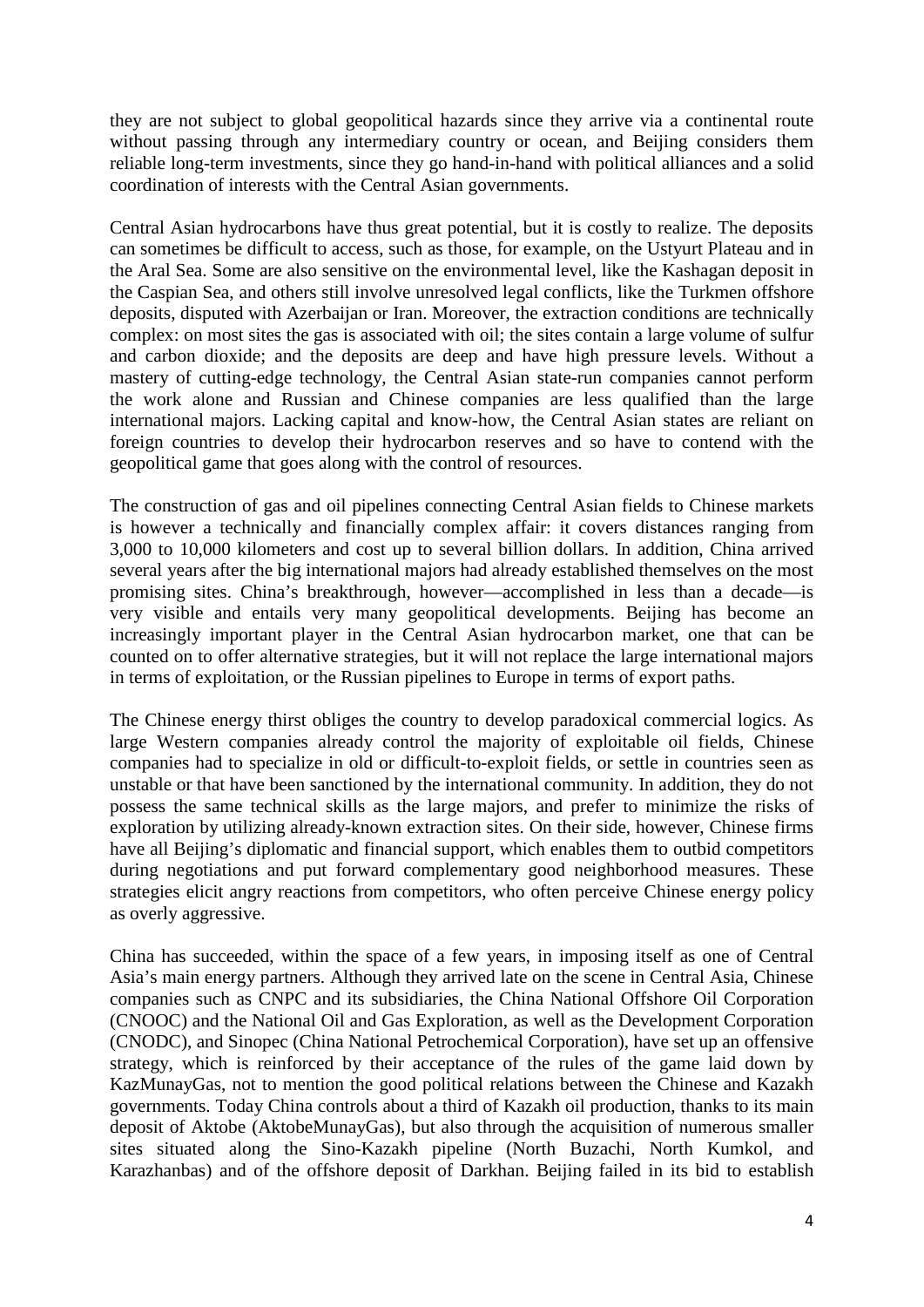itself on two of the three main sites: Tengiz and Karachaganak. However, at the end of 2009, the CNPC bought MangistauMunayGas, one of the largest oil companies in the country, which exploits or explores thirty-odd sites, in particular those of Kalambas and Zhetybay. CNPC has acquired an 8.33% stake in the development of Kashagan.

China now has its sights set above all on Turkmen gas. In 2007 the CNPC pulled off a major feat: it became the only foreign country permitted by Ashgabat (after the exceptional case of Burren, which dates back to the 1990s) to exploit the onshore deposit of Bagtyyarlyk on the right bank of the Amu Darya, with 1.3 tcm of reserves. This Amu Darya natural gas project is China's largest overseas natural gas project so far, but Chinese success does not stop there. In early 2010, Ashgabat announced that the tender bid for US\$10 billion to develop South Yolotan had been won by a consortium consisting of the CNPC, LG International, Hyundai Engineering, the Gulf Oil & Gas FZE, and Petrofac International. In this framework, CNPC signed a US\$3 billion contract, according to which it can produce up to 10 bcm per year and retain 3.13 bcm per year to fill the gas pipeline. The Chinese Development Bank, on its part, provided Turkmenistan with a US\$3 billion loan for developing South Yolotan, and the provision of another US\$4 billion for the completion of the project's first stage. In 2013, China signed an agreement to initiate and finance the second phase of the Galkynysh gas field, which seals Chinese dominance of the Central Asian gas sector.

China has therefore succeeded, within the space of a few years, in establishing itself on numerous sites, and has demonstrated its tenacity with the construction of both oil and gas pipelines, which many observers dismissed as too costly and too complex to become rapidly operational. In 2006, Kazakhstan opened its first export route able to bypass Russia, the Atasu-Alanshankou pipeline to Xinjiang. It is part of a bigger structure, namely the gigantic oil pipeline linking the shores of the Caspian Sea to China, whose Kazakh part was constructed in three sections. The first has been in operation since 2003 and connects the deposit of Kenkiyak to Atyrau; the second is the pumping station and the railway terminal of Atasu in the region of Karaganda, at the Sino-Kazakh border post of Dostyk-Alashankou; while the third, linking Kenkiyak to the Kumkol fields via the town of Aralsk, was finished in 2011. China thus have the advantage of an oil pipeline of 2,228 kilometers in length connecting the shores of the Caspian to the Dostyk-Alashankou border post, with a capacity of 20 million tons a year.

Beijing succeeded in convincing the Turkmen, Uzbek, and Kazakh governments to build a common gas pipeline to transport 30 bcm annually, a capacity which will rise to 50 bcm in coming years. The CNPC was committed to investing more than US\$2 billion in it. The pipeline, inaugurated in December 2009, draws from the Turkmen reserves of Samandepe, on the right shore of the Amu Darya, runs 180 kilometers to Gedaim at the Turkmen-Uzbek border, and then crosses through Uzbekistan for 500 kilometers and Kazakhstan for more than 1,300 kilometers, before reaching the Chinese border at Khorgos. A second line was completed by the end of 2010 and a third line became operational in June 2014. Each of the three countries is committed to delivering 10 bcm, although Ashgabat planned the delivery of the 30 bcm promised in the 2006 agreement by 2015. Beijing seems interested in controlling the Turkmen market as much as possible and has offered to raise capacity possibly to 65 bcm, and the construction of a second gas pipeline fourth line from Turkmenistan through Uzbekistan, Tajikistan and Kyrgyzstan, with a projected capacity of 30 bcm per year.

The growth of Chinese activity however does not come without arousing anxiety concerning the autonomy of the Turkmen authorities, who risk becoming prisoners of Chinese supremacy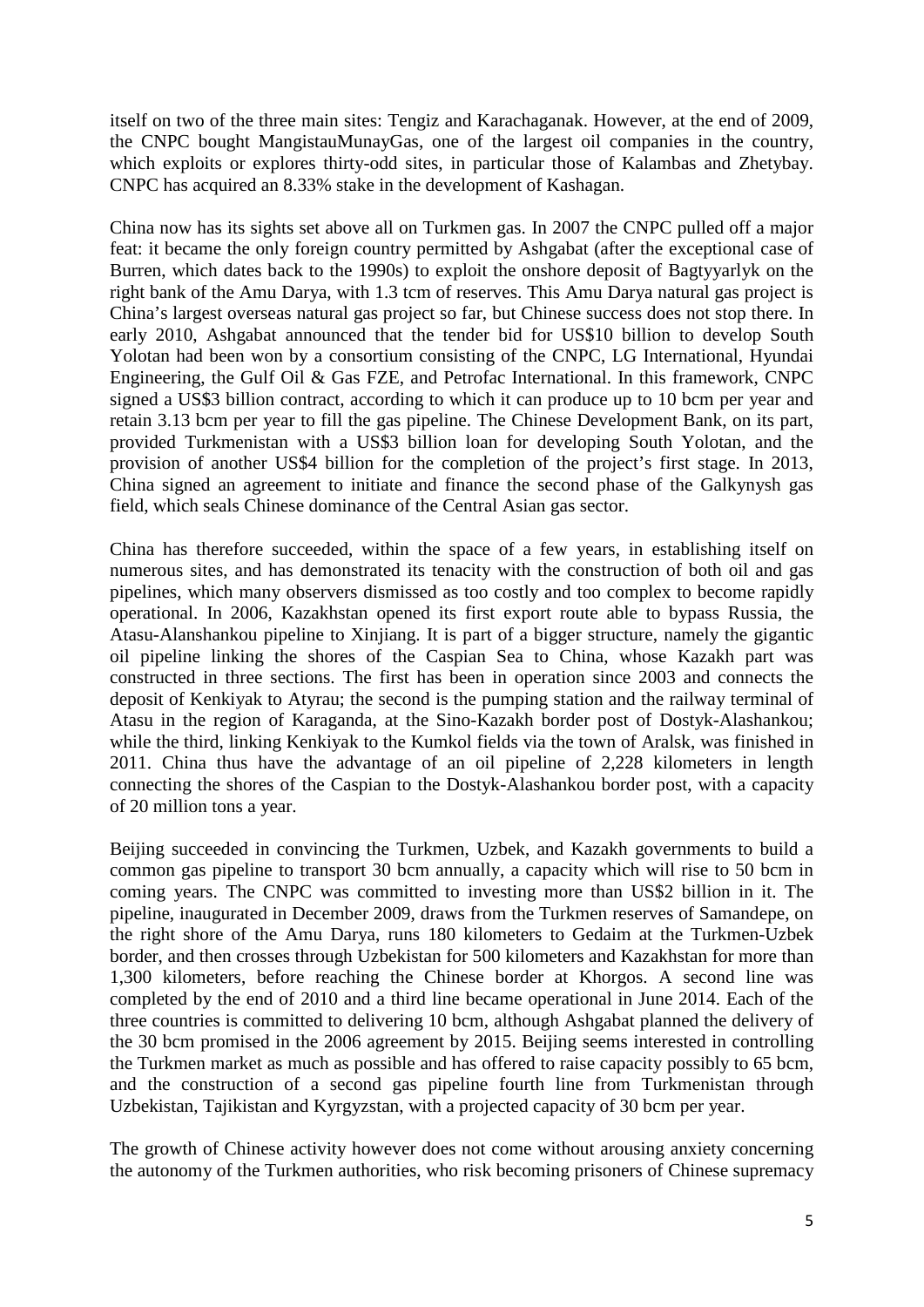in the coming decades. China enjoys preferential tariffs well below the gas market price, and Ashgabat risks being unable to increase prices once Beijing acquires a quasi-monopoly status. However, under current geopolitical conditions, it serves Turkmenistan to open its gas market to such a well-paying client and especially one that is so thirsty for energy. Kazakhstan finds itself in a more flexible situation, since it can play off several actors against one another, and does not risk seeing its oil dependency on China become too problematic since Russian and Western actors are long-term sustainable partners.

# *Chinese Economic Inroads in Landlocked Central Asia: Investments in infrastructures and other sectors*

China's economic presence does not only bear on hydrocarbons; it also aims at a multitude of other sectors. If advantage is to be taken of the new commercial rationales that opened up with Central Asian independence and the region's insertion in a global market, massive investments must be made in the domains of mineral extraction, transport infrastructure, and communications, all of which are key sectors that will enable the Central Asian states to take advantage of their subsoil riches and/or their geographical position.

Uranium plays a major role in the economic partnership between Kazakhstan and China. Priority is given by the Chinese authorities to partners with whom they have already established global economic cooperation, like Kazakhstan. In 2006-2007, several cooperation agreements were signed between Kazatomprom and the Guangdong Nuclear Power Group (CGNPC). In 2008, a tripartite strategic partnership between the Kazakh national company and two Chinese state companies, CGNPC and China National Nuclear Corp. (CNNC) propelled Kazakhstan to the rank of China's main foreign supplier of uranium, ahead of its traditional partner, Areva. Both Chinese companies invested considerable sums of money in three extraction joint ventures, and Kazakhstan has agreed to supply a total of about 24,000 tons of uranium to China by 2020. As a symbol of this increasing partnership, Kazatomprom opened a representative office in Beijing in fall 2009. The Guangdong Nuclear Uranium Corp. is also active in Uzbekistan and in 2009 signed an agreement with the State Committee of Geology and Mineral Resources to establish a joint venture, Uz-China Uran, for the exploration of the Boztauskoye deposit in the Navoy region, whose uranium will be commercialized by the Chinese company.

Infrastructure has aged and has often been neglected by the Central Asian states: since independence they have lacked the means to invest the large sums of money required, and so have ended up relying only on infrastructures inherited from Soviet times. Since these infrastructures are completely oriented toward the north, they prevent a southward reorientation of flows. It is precisely in these areas that Beijing has many trump cards up its sleeve. Its companies, whether public or private, have expertise to share, and offer much more attractive prices than other foreign companies.

The Central Asian electricity sector, still relatively underdeveloped, appears promising. With domestic demand for electricity expected to remain weak due to industrial crisis, coupled with high production potential, exports of electricity are destined to experience considerable growth. Beijing views Central Asia as an area capable of supplying it with cheap electricity. Contrary to its hydrocarbon policy, the aim of the Chinese here is not, at least not primarily, to have this hydroelectricity delivered to its large cities in the east (the electrical lines required would need to stretch over about 6,000 kilometers), but rather to make up for the energy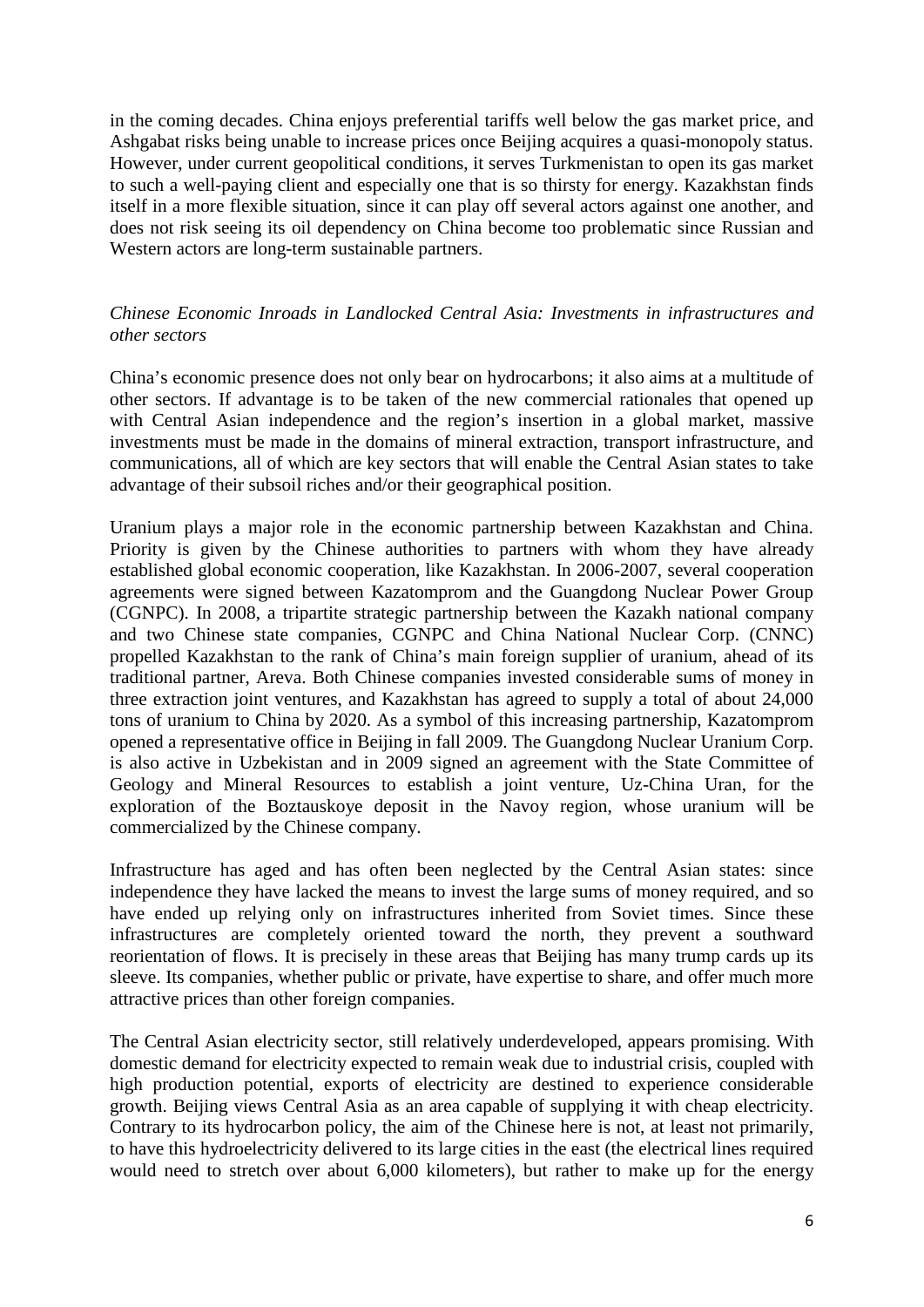shortfall in Xinjiang. China would also like to be able to sell Central Asian hydroelectricity to countries of the southern corridor (Afghanistan, Pakistan, and India) because of the significant transit fees it would accrue. The establishment of Chinese companies in the region, like those it has set up in Russia and Mongolia, has thus been centered on two axes: first, the construction of new hydroelectric stations; and second, the installation of new electricity lines, in particular high-voltage ones.

The strategic China-Kazakhstan partnership signed in 2005 provides for cooperation between the national electricity company of Kazakhstan, KEGOC, and China's GRID Corporation, and seeks the establishment of an "electricity bridge" between the two countries. Tajikistan is the second largest producer of hydroelectricity in the CIS after Russia, and accounts for more than half of the total hydroelectric resources of Central Asia. With Dushanbe's support, China has decided to invest mainly on the Zarafshan River in the Penjikent region near Uzbekistan. The Chinese Theban Electric Apparatus Stock Company (CTEAS) built two strategic electric lines: the Lolazor-Obi Mazor, one in the Khatlon region in the country's south; and the 350 kilometers-long 500 kV high-voltage North-South line which can transfer eight billion kWh to Afghanistan, Iran, and Pakistan and was completed in 2010.

As is the case in the hydrocarbon sector, China has also arrived somewhat late on the Central Asian hydroelectricity market. The largest projects for hydroelectric stations were already launched during Soviet times and are today in the hands of mainly Russian companies, with Iran also involved in Tajikistan. However, multiple delays and conflicts of interest between the political authorities and foreign investors, as well as the Uzbek blockade, have ground these large projects to a halt. Despite the repeated calls by Bishkek and Dushanbe, the Chinese authorities are mostly concentrating on small to medium-size projects, and are not participating, at least not for the moment, in the two large projects of Kambarata and Rogun.

China is investing ever greater sums in the Central Asian transport system, following a twofold strategy: it is seeking to improve the routes heading to its border posts in order to increase the rhythm of trade, and to open up the most isolated regions in order to facilitate internal communications. The financial allocations come from the China Import-Export Bank, and are directed mainly to the weakest states, Tajikistan and Kyrgyzstan. In the latter, Beijing has established itself in the south of the country, mainly around the border post of Irkeshtam, which is the most promising in trade terms. China has partly financed and took over the reconstruction of the Irkeshtam-Osh highway, built about 100 kilometers of the Madaniyat-Shamaldysay-Tashkumyr-Razan road to the Krupsay hydroelectric station, while the China-Road & Bridge Corporation won the tender to construct a section of nearly 80 kilometers on the Osh-Dushanbe highway.

Relatively well-equipped during the Soviet period, Central Asia has lost some of its railway potential. The progressive effacement of the network has had detrimental effects on the development of goods freighting, which is much less costly than road transport, and has also hindered the opening up of isolated regions. China has attracted attention to itself thanks to its sales of equipment. In Tajikistan, thanks to Beijing's US\$900 million loan, the Chinese Railway Company built the Shar-Shar tunnel on the Dushanbe-Kuliab road, and the China Roads Company another one at Shakhristan on the road leading to Khudjand. In both cases, the junction between the capital and the large provincial towns is viewed as a key element in the country's political stability. Since 2005, Turkmenistan has purchased of several tens of diesel locomotives and about 200 passenger carriages from Capital-Longii Sci-Tech Co, and CITIC. Uzbekistan also seems interested in Chinese rail-sector expertise and has ordered a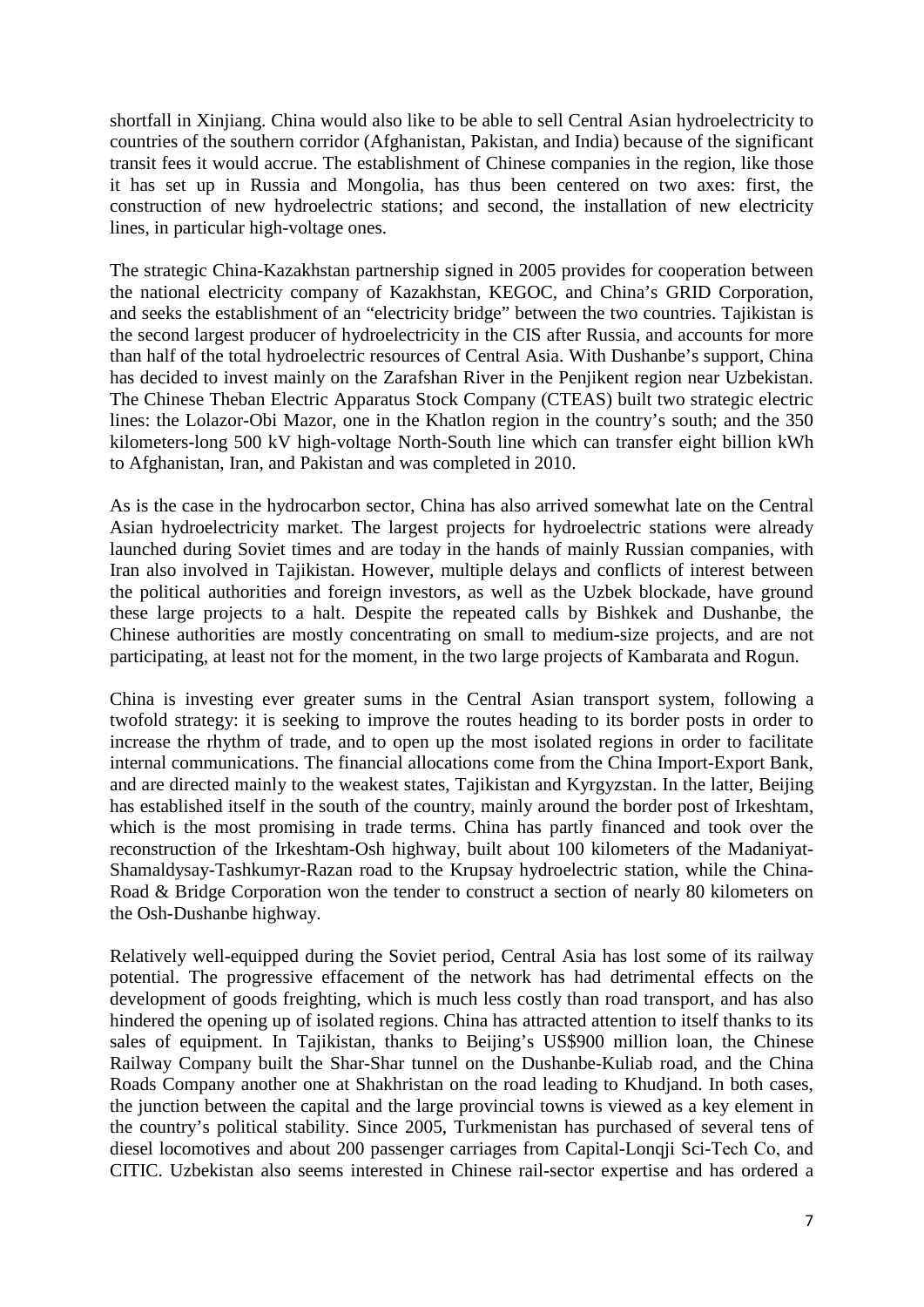dozen locomotives. In 2013, Xi Jinping signed with Uzbekistan a contract for the construction of a strategic railway tunnel in Uzbekistan, to cost US\$455 million. Kazakhstan Temir Zholy, the national railway society, also ordered about 150 passenger carriages from the Chinese factory Tan-Shan, as well as some electric locomotives, and opened negotiations with the China Railway New Express Transportation Equipment Corporation.

Chinese firms also offer their services in the cement sector and are involved in the construction of many large cement factories in Tajikistan and Kyrgyzstan, in particular that of Kyzyl-Kiia. Beijing has also proposed small-scale projects for the construction of mini mills and factories for the production of bricks to replace old ones in Central Asia.

The telecommunications market is in rapid expansion throughout Central Asia. Since 1998, China Telecom, a participating member of the Transit Asia Europe (TAE) Fiber Cable System, a link connecting Shanghai to Frankfurt-am-Main, has been developing a telephone network for four Central Asian states (Turkmenistan only entered the project in 2004). More and more Central Asian internet providers work with Chinese software capable of blocking dissident sites. Even if Russian companies dominate on the Central Asian market, Chinese firms are very well established in the service sector, mainly China Telecom and Shanghai Bell-Alcatel, and in the technology domain, mainly ZTE (Shenzhen Zhongxing Telecom Equipment Corporation) and Huawei Technologies.

As the only state in the region able to demand more interesting investments from its partners in terms of technology transfers and human capital, Kazakhstan also aims to strengthen bilateral cooperation with China in the sector of high technology, even if this trend is still only in its beginnings. In 2013, China signed a credit agreements worth US\$8 billion for Baitarek, the newly created state institution in Kazakhstan which will be responsible for modernising the economy. Last but not least, China is one of the only investors present in Central Asia which attaches such importance to the frequently neglected banking sector, a sector that enables the Central Asian states to pursue large-scale projects. With the exception of Kazakhstan, the local banking systems are particularly weak. Chinese banks offer higher lines of credits than those extended by the Islamic or the European banks, and at lower interest rates than those of the main international lenders.

## *Conclusion: The Chinese impact on Central Asian economy and populations*

Chinese investments in Central Asia raise questions and concerns. Whereas Western entrepreneurs often invest in the speculative sectors of the economy, by the acquisition of shares and bonds, Chinese companies direct their attention to the "heavy" sectors. Chinese investments in infrastructure enable the Central Asian states to escape from the increased isolation from which they have suffered following the disappearance of Soviet-era infrastructure networks. Concerning the development of this landlocked region, China seems destined to play the same major role in the twenty-first century that Russia played in the nineteenth and twentieth centuries, though this time the orientation will be toward the south and south-east, and not the north. Moreover from China, Central Asian societies benefit from consumer products that are appropriate to their low living standards, but which are also capable of satisfying the growing consumer technology needs of the middle classes, in particular in Kazakhstan. The massive influx of Chinese products also gives the peoples of Central Asia the opportunity to reassume their traditional role as a transit culture exporting goods as far as Russia, and Afghanistan, potentially further south and west.